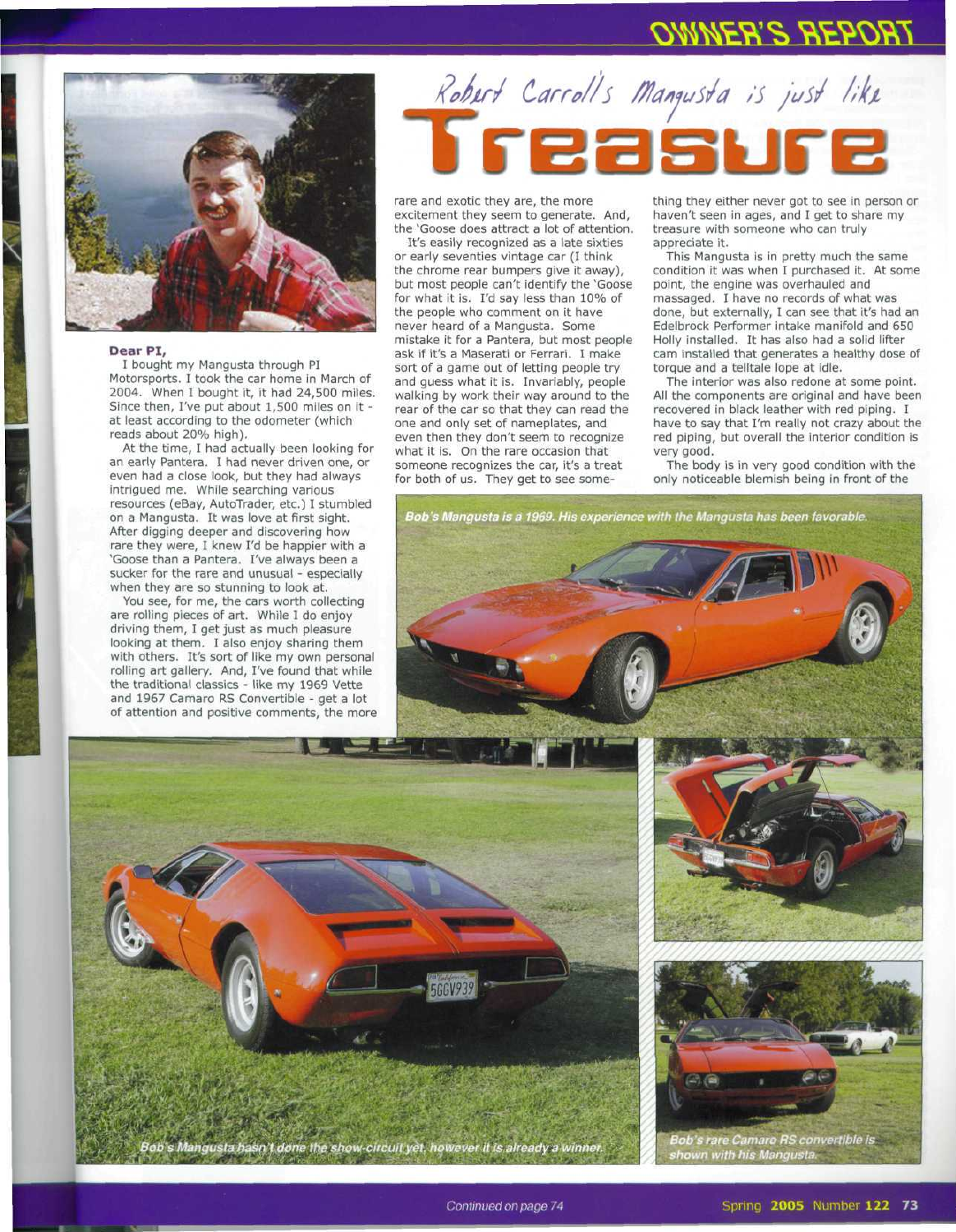## **OWNER'S REPORT**

passenger door. This is a common problem with the Goose. It seems that the door extension restraint is rather weak and a prior passenger swung the door open and it extended beyond its limit and dinged the body.

Overall, its condition is far above average for a car of this vintage. However, there is a lot that I will eventually do to get it into the condition I consider appropriate for a car of this pedigree and rarity. However, my modus operandi is to spend a year or two enjoying a new acquisition while I work the bugs out before I really tear into it. I learned from my first "quick and dirty paint job" that turned into a 2 1/2 year restoration (down to bare metal inside, outside and underneath with every fastener, grommet and wearable item replaced) that my obsession with perfection means that once I really get started, I'm going to go whole hog on a project before I consider it done. So, I make sure I know everything it needs and collect as much as I can before I get started on a restoration.

Driving the Goose is an experience. There's plenty of torque and enough horsepower to please anyone but a serious performance nut. But, performance is not this car's endearing trait. Unfortunately, it doesn't live up to its great looks. At lower speeds (city), it's ponderous. The lack of power steering combined with a slow steering ratio makes maneuvering strenuous at best. But, the ride is firm and handling in sub-50 MPH driving and the cornering is flat and predictable. However, at highway speeds, the handling could best be described as "squirrelly". Suddenly, the formerly ponderous steering feels twitchy. The handling does improve once you get above 90 MPH as the suspension seems to settle in a bit. I've not yet had it above 110 MPH, so I can't comment on it's high-speed handling.

Dips and bumps require your full attention because the suspension's recovery - coupled with the flex in the rear chassis - may cause a diversion from the chosen path. Also, the low ride height causes an involuntary cringing affect when bumps and dips appear because there's a distinct possibility that the bell housing is going to contact the road. A similar event sometimes occurs when entering/exiting parking lots when their driveway aprons are relatively steep. At least one Goose owner has gone as far as to fabricate a skid plate to protect the bell housing and oil pan from such episodes.

Ergonomically, it's not the best car around. It didn't take too long to get used to the steering wheel and pedals being canted to the right. However, the windshield's height and rake means that someone of my height (just under 6 ft) sits with the windshield just a couple of inches away from my forehead. In fact, I have to flip the sunvisor forward to keep from rubbing my head against it.

Since I've had it, the only real work I've done is related to improving the cooling. It tends to run hot - particularly at highway speeds. I've had every component inspected thoroughly and there was nothing wrong unless you count the seemingly senseless Y connections and hoses that actually circulated hot coolant back into the engine. In an effort to combat the heat, I've replaced the water pump with a high-volume Edelbrock unit, added a billet aluminum coolant recovery tank and upgraded the electric fans. When that didn't bring the temps down enough, I added a Deraile oil cooler with integral fan and dual oil

filters. This did help to bring the coolant temp down a bit, but the real problem seems to be that there just isn't anywhere for the air passing through the radiator to efficiently exit the vehicle. Short of cutting vents in the hood, I see no way to improve the situation any further, so I'll have to settle for restricting my highway driving to days where the ambient temperature is under 80 degrees.

Some of the interesting oddities of the Goose include:

1 Manual dash-mounted switch for the electric fuel pump - which is powered directly off of the battery. This means that if you forget to turn off the fuel pump, it will still be running (or the battery will be dead) when I come back. It also means that if you forget to turn it on, you'll "run out of gas" about a quarter mile down the road. I've added a relay that triggers the circuit off of the ignition, so I don't have to worry about turning it off, but I still have to remember to turn it on.

2 Manual dash-mounted switch for the electric radiator fans. This one is only powered with the key on, but the car was not originally equipped with a thermostatic switch for the fans. After forgetting to switch them on a few times I added a thermostatic switch.

entirely on heim joints rather than rubber or urethane bushings. While this is a solid Formula-1 style configuration, the joints do not have any zerk fittings for lubrication. So, (as far as I can see) the only way to properly lubricate the suspension is to disassemble it. I guess that's what those formula one pit crews do to keep themselves busy between races.

4 This Goose (like all Mangustas) was imported and sold without mirrors or seat belts. I've added temporary mirrors (using two-sided tape on the fixed side windows) until I can find just the right ones to use on this car. I bought four pairs of NOS Talbot mirrors, but none of them worked well enough or matched the lines of the car well enough to justify drilling holes in the body. There was an old fourpoint harness on the drivers side, but I've replaced it with a seatbelt/shoulder harness arrangement and also outfitted the passenger seat.

I've fiddled around with all forms of mechanical motivation since I was old enough to hold a wrench. I built my own bicycles from scrap parts when I was as young as 12 years old. I maintained and rebuilt my own motorcycle (several times) from the age of 14. Since owning my first car at 15, I've continued to do as much work on everything I own (including an airplane) as I can. At this point, the only automotive work I outsource is anything having to do with transmissions. I've not yet repainted an entire car, but I have done my own body work and